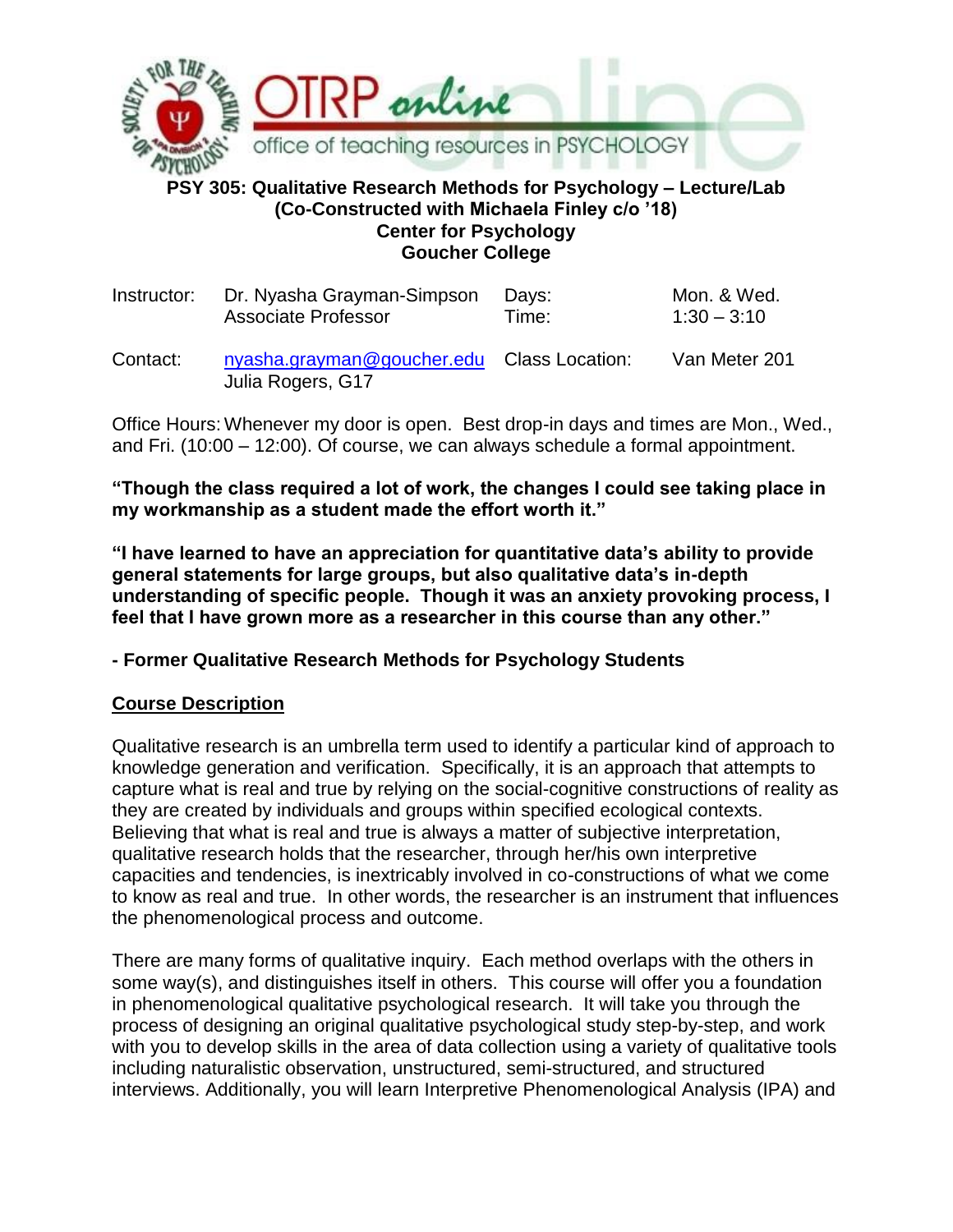qualitative data management through the use of qualitative software (Dedoose). Understanding of ethical issues and the development of ethical practice will be emphasized throughout. Read this syllabus carefully, and buckle up for an intense intellectual ride.

#### **Goucher College Center for Psychology Mission Statement and Program Learning Objectives**

Psychology is a diverse and highly interdisciplinary field of study that involves the application of systematic methods of inquiry to the exploration of behavior, mental processes, and social relationships. The Center for Psychology has as its mission to educate students in the core knowledge and skills of the discipline of psychology, together with Goucher's unique perspective that reflects a history and tradition of respecting diverse viewpoints and methods and connections with other traditions and disciplines. This education contributes to the overall mission of the college as a liberal arts institution, "to prepare students within a broad and humane perspective for a life of inquiry, creativity, and critical and analytical thinking."

Across the varied perspectives represented in our program, we strive to create an open, supportive, challenging and vibrant learning culture. We value sharing our passion for the field of psychology through close and active mentoring inside and outside of the classroom. We encourage and model experiential learning in the form of community engagement, social justice, active involvement in research, collaborative construction of knowledge, and self-directed exploration. Students cultivate the skills, knowledge, and attitudes that will position them well to facilitate their own and others' holistic development and well-being.

The Center for Psychology has identified seven guiding principles for its undergraduate curriculum. Students who major in psychology will:

**1)** Demonstrate understanding and competence regarding the use of research methodology in psychology.

**2)** Communicate effectively as it pertains to the study and practice of psychology.

**3)** Engage the world outside the classroom to inform and apply one's knowledge of psychology.

**4)** Demonstrate understanding of the major concepts, theoretical perspectives, empirical findings, and historical trends in psychology.

**5)** Develop critical consciousness and an appreciation of a variety of ways of knowing.

**6)** Recognize, understand, and respect the complexity of sociocultural and international diversity as played out in psychology and related fields.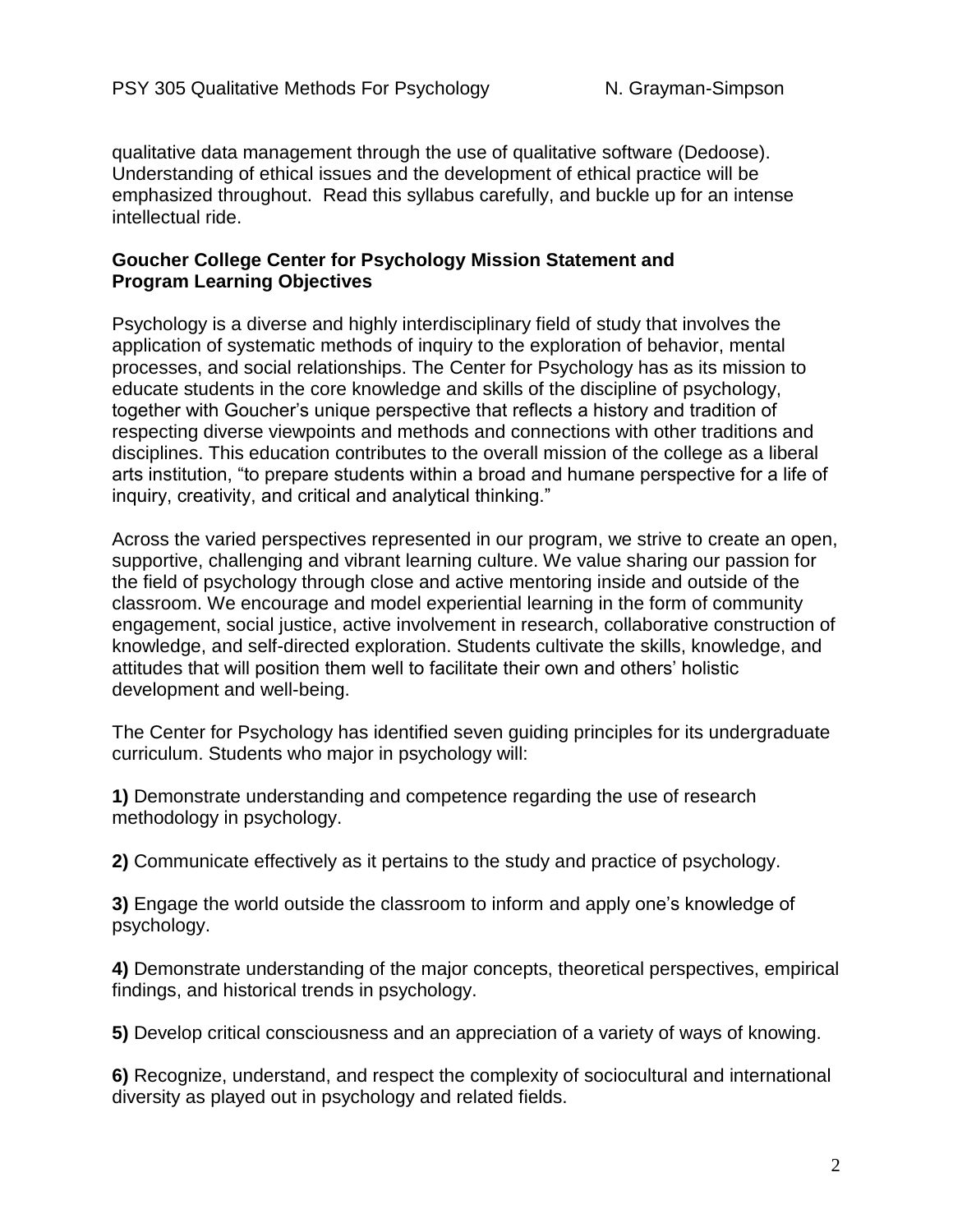**7)** Develop an ethical framework with regard to the study and practice of psychology.

## **Current Course Learning Objectives:**

- (1) Understand some of the important philosophical, historical, and political foundations of qualitative inquiry in psychology (Psychology Objective 5);
- (2) Experience the process of becoming an ethical qualitative psychological researcher, including developing greater tolerance for ambiguity (Psychology Objective 1, 5, and 7);
- (3) Develop skills in interview transcription for the purposes of qualitative analysis (Psychology Objective 1);
- (4) Develop skills in one form of inductive multilevel qualitative data analysis (Interpretative Phenomenological Analysis) (Psychology Objective 1);
- (5) Learn how to use Dedoose software to assist with qualitative data management and analysis (Psychology Objective 1);
- (6) Generate an APA style Results Write-Up and develop a complete APA style proposal for an original qualitative psychological study (Psychology Objective 1, 2, and 5)

# **Basic Student Conduct Requirements**

Adherence to the [Academic Honor Code](http://www.goucher.edu/academics/academic-honor-code) – As a student at Goucher, you are required to adhere to the College Academic Honor Code. The Honor Code helps to maintain the academic and intellectual integrity of the institution, and ultimately, the value of a Goucher education. Read it carefully. As mandated, I will report all suspected violations of the Honor Code (intentional and unintentional) to the Academic Honor Board.

Non-engagement in Disruptive Classroom Behavior – Goucher is an institution of higher learning. Behavior that interferes with, disrupts, or obstructs the learning process will not be tolerated. Some of these behaviors include, "talking or otherwise making excessive noise or showing disrespect when a teacher or another student is speaking; repeatedly interrupting other students or the professor; refusing to interact with other members of the class when group work is required; coming to class under the influence of alcohol or illegal drugs." Please read, ["Guidelines for Classroom Behavior and](http://www.goucher.edu/academics/office-of-the-provost/guidelines-for-classroom-behavior-and-procedures-for-expulsion-from-class)  [Procedures for Expulsion from Class"](http://www.goucher.edu/academics/office-of-the-provost/guidelines-for-classroom-behavior-and-procedures-for-expulsion-from-class) for a complete description of this policy.

# **Required Materials**

American Psychological Association. (2009). *Publication manual of the American*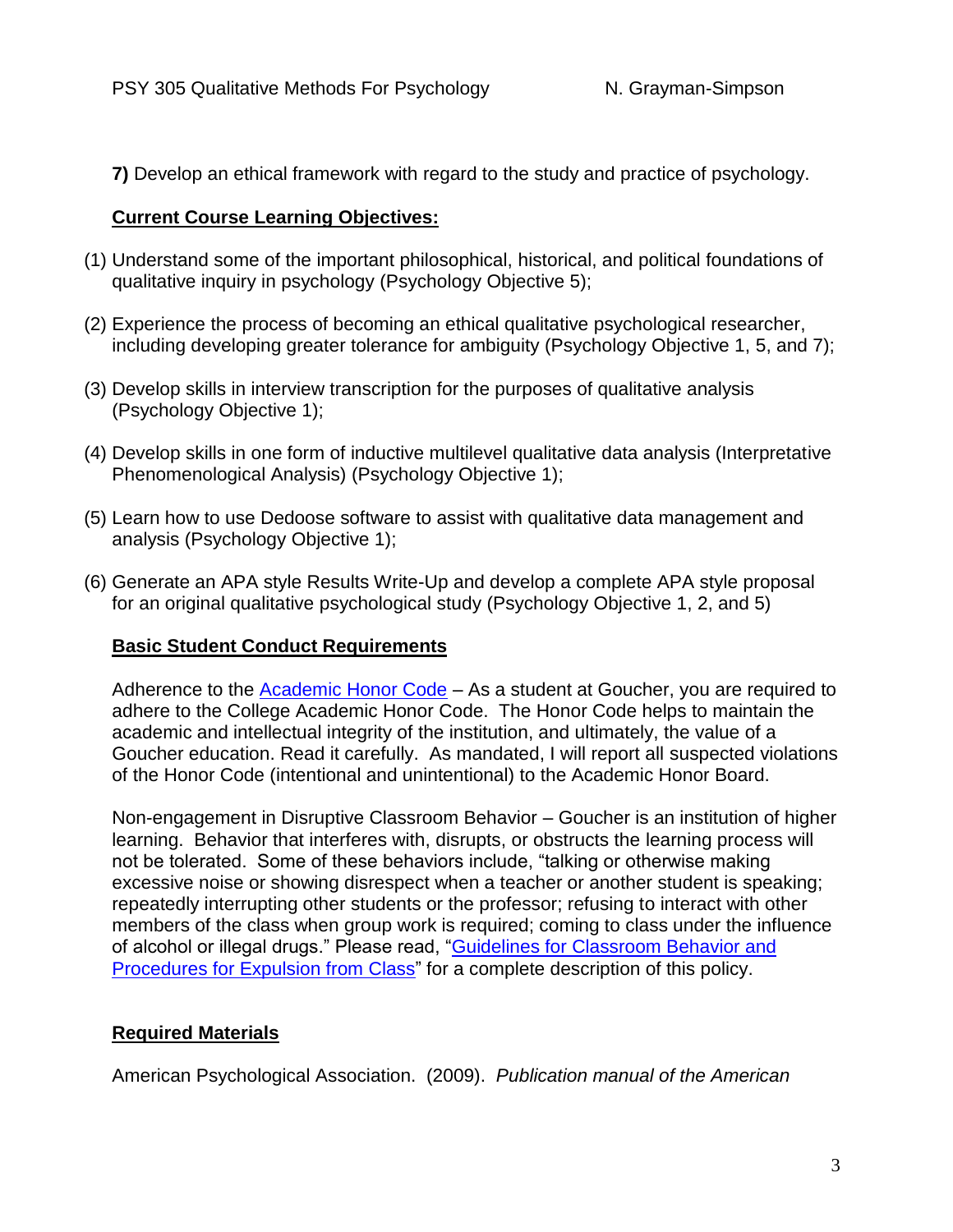*Psychological Association*, 6th Edition. Washington, DC: American Psychological Association.

Earbuds for Computer

Personal Journal

#### **Required Readings (Listed In Order To Be Read; Available on GoucherLearn) (Course Objective 1)**

Schwartz, B. (2015). [What learning how to think really means.](https://luenymorell.files.wordpress.com/2015/06/what-learning-how-to-think-really-means-the-chronicle-review-the-chronicle-of-higher-education.pdf) The Chronicle Review. Retrieved July 2015.

- Poland, B. D. (1995). Transcription quality as an aspect of rigor in qualitative research. *Qualitative Inquiry, 1*(3), 290 – 310.
- Smith, J. A. (2004). Reflecting on the development of Interpretative Phenomenological Analysis and its contribution to qualitative research in psychology. *Qualitative Research in Psychology, 1*(1), 39 – 54.
- Smith, J. A., & Osborn, M. (2008). Interpretative Phenomenological Analysis. In In J. Smith (Ed.), *Qualitative Psychology: A Practical Guide to Research Methods (pp. 53-80)*. London: Sage.
- Heine, S. F. (2004). I don't like ambiguity: An exploration of students' experiences during a qualitative methods course. *Alberta Journal of Educational Research, 50*(1), 22 – 38.
- Morrow, S. L. (2007). Qualitative research in Counseling Psychology: Conceptual foundations. *The Counseling Psychologist, 53*(2), 209 – 235.
- Haverkamp, B. E. (2005). Ethical perspectives on qualitative research in applied psychology. *Journal of Counseling Psychology, 52*(2), 146 – 155.
- Elliott, R., Fischer, C. T., & Rennie, D. L. (1999). Evolving guidelines for publication of qualitative research studies in psychology and related fields. *British Journal of Clinical Psychology, 38*(3), 215 – 229.
- Grayman, N. (2009). We who are dark…: The Black community according to Black adults in America: An exploratory content analysis. *The Journal of Black Psychology, 35*(4), 433 – 455.

Mattis, J. S. (2002). Religion and spirituality in the meaning-making and coping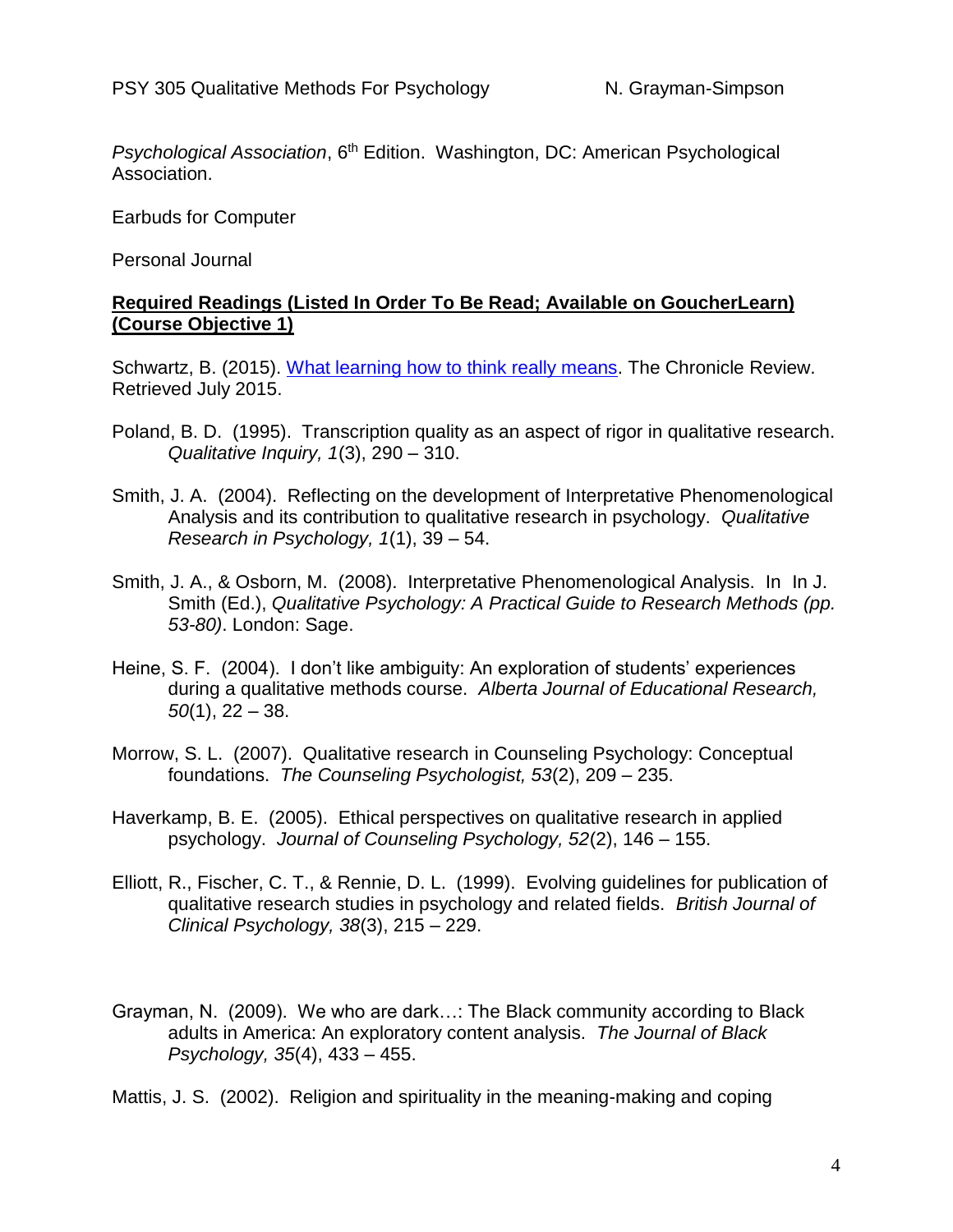experiences of African American women: A qualitative analysis. *Psychology of Women Quarterly, 26*(4), 309 – 321.

- Zhang, Y., & Wildermuth, B. (2009). Unstructured interview. In B. Wildemuth (Ed.), Applications of social research methods to questions in information and library science (pp. 222 – 231). Westport, CT: Libraries Unlimited.
- de Anda, D. (2001). A qualitative evaluation of a mentor program for at-risk youth: The participants' perspective. *Child and Adolescent Social Work Journal, 18*(2), 97 – 117.
- Knight, M. T. D., Wykes, T., & Hayward, P. (2003). People don't understand: An investigation of stigma in schizophrenia using Interpretative Phenomenological Analysis (IPA). *Journal of Mental Health, 12*(3), 209 – 222.
- Whiting, L.S. (2008). Semi-structured interviews: Guidance for novice researchers. *Nursing Standard, 22*(23), 35 – 40.
- Grayman-Simpson, N, Mattis, J. S., & Tomi, N. (2016). Africana women's ways of coping with traumatic life events: A meta-ethnography. Forthcoming in E. Short & L. Wilton (Eds.), *Talking about structural inequalities in everyday life: New politics of race in groups, organizations, and social systems*. Charlotte, NC: Information Age Publishing.
- Payne, Y. A., & Hamdi, H. A. (2009). Street love: How street life oriented U.S. born African men frame giving back to one another and the local community. *Urban Review, 41*(1), 29 – 46.
- Suzuki, L. A., Ahluwalia, M. K., Kwong, A. A., & Mattis, J. (2007). The pond you fish in determines the fish you catch: Exploring strategies for qualitative data collection. *The Counseling Psychologist, 35*(2), 295 – 327.
- Morrow, S. L. (2005). Quality and trustworthiness in qualitative research in Counseling Psychology. *Journal of Counseling Psychology, 52*(2), 250 – 260.
- Marshall, C., & Rossman, G.B. (2006). Planning time and resources in qualitative research. In Designing qualitative research. (pp. 177 – 197). Thousand Oaks, CA: Sage Publications.
- Ponterotto, J. G. (2007). Effectively communicating qualitative research. *The Counseling Psychologist, 35*(3), 404 – 430.

## **Course Requirements**

Homework, Participation, Final Reflection – 10% Human Subjects Training – 10%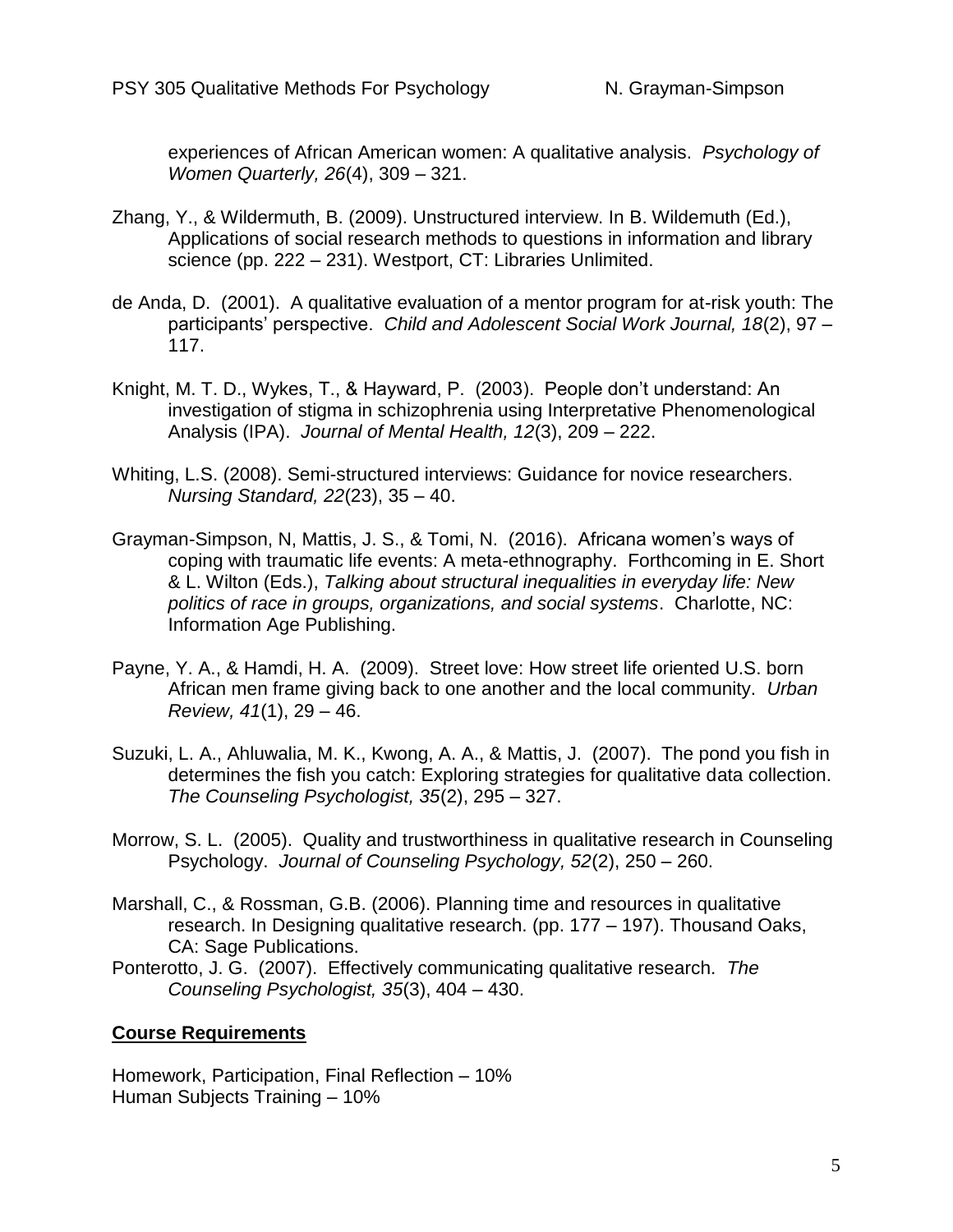Transcription Accuracy – 10% Proper Application of Analytic Procedure – 10% Quality of Journal Reflections – 10% Results Section Write-Up – 20% Proposal Components – 10% Final Proposal – 20%

**Attendance** – Attendance is key to your success in the course. You are expected to attend all classes on time and to arrive prepared. **If you find yourself missing more than two classes (excused or unexcused), you need to seriously consider withdrawing from this course, as staying on pace with the class will likely prove too difficult.** Death in the family, participation in religious holidays, involvement in school-sponsored activities, and illnesses requiring medical attention are some examples of excused absences. Absence due to illness must be substantiated in writing by the treating professional in order to be considered excused. No exceptions. Unexcused absences will have a negative impact on your grade. **Work missed due to unexcused absences will not be accepted and will not receive any credit.** 

**Participation** – Participation is necessary to gain the most from this class. You are expected to actively participate once here. Active participation includes: constructive engagement in class discussions and activities, completion of all outside class work as assigned, pursuit of academic support from the professor, Supplemental Instruction and/or Academic Center for Excellence as needed, taking responsibility and being selfaccountable for your academic work, and engagement in mutually respectful relationships with the professor and peers.

In preparation for our one-on-one midterm and end-of-semester meetings, you will be asked to reflect upon your participation, evaluate it and justify your evaluation using a guideline provided by me. I, in turn will review your evaluations and justifications and either agree or disagree with your self-assessment based on my subjective perceptions of the quality of your participation. My disagreement with your self-evaluation may call for either a higher or lower rating of your participation. In instances of disagreement, I will provide you with a written counter-justification. **The participation self-evaluation form can be found at the end of the syllabus.**

**Human Subjects Training (Course Objective 2)** – When conducting research with human participants, it is important for you to be aware of potential ethical conflicts that can emerge, and, for you to learn current best practices for ethical research practice. Toward this aim, you will complete the [National Institute of Health's \(NIH\) Protection of](https://phrp.nihtraining.com/users/login.php)  [Human Subjects online course](https://phrp.nihtraining.com/users/login.php) before the first day of class. This course will provide you with a certificate of completion and section scores. Please bring both with you on the first day of class. Training in Human Subjects is required on an annual basis. If you have completed the training within the past year, you may print and submit your official quiz scores.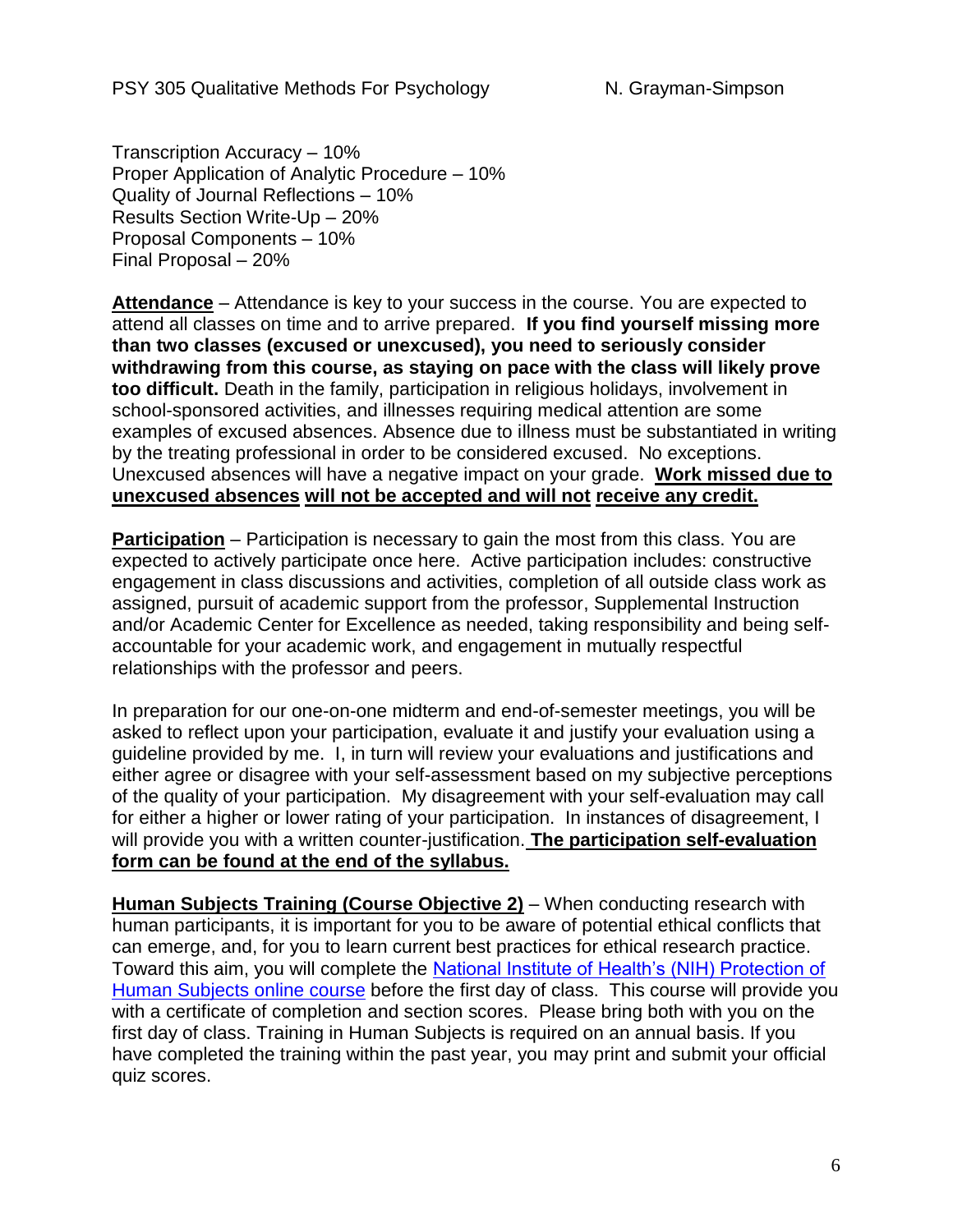**Transcription Accuracy (Course Objective 3)** – Using the online tool, O Transcribe, you will transcribe a total of six (6) responses to one interview prompt, 'Describe God," and will be evaluated on your level of accuracy. Transcription accuracy is the foundation of trustworthy qualitative interview analysis; thus, it is important for you to develop a high level of proficiency in this domain. These interviews are from the movie, "One," a documentary that examines interpersonal relationships, spirituality, and the concept of human oneness from the perspective of some of the world's most highly regarded spiritual leaders. As with all assignments in this class, your transcripts must be typed. In the page header, you should include(a) your name, (b) the date(s) of transcription, (c) project title, (d) date of interview, (e) the length of the full interview, and (f) length of time dedicated to transcribing. Late work will not be accepted and will not receive credit.

Your transcript should include time stamps that indicate where on the tape the data can be found, as well as the name of the person speaking. Please use the following format:

\_\_\_\_\_\_\_\_\_\_\_\_\_\_\_\_\_\_\_\_\_\_\_\_\_\_\_\_\_\_\_\_\_\_\_\_\_\_\_\_\_\_\_\_\_\_\_\_\_\_\_\_\_\_\_\_\_\_\_\_\_\_\_\_\_\_\_\_\_\_\_\_\_\_\_\_\_\_\_

#### **Example 1**

Transcriber's Name: Date of Transcription: Project Title: Date of Interview: Length of Full Interview: Time Spent Transcribing:

## Sadhguru Jaggi Vasudev

00:00 Interviewer: Um, could you tell us your name and a little bit about yourself?

00:03 Vasudev: Uh, I am Sadhguru Jaggi Vasudev. (laughing) What should I say about myself?

00:10 Interviewer: Tell us about your background –

00:11 Vasudev: (laughter)

00:12 Interviewer: What brought you here?

00:13 Vasudev: Huh?

00:14 Interviewer: What brought you here?

00:16 Vasudev: (clears throat) (pause) Uh, probably I very strange person to be on the spiritual scene because uh, I don't come from the normal stables that spiritual people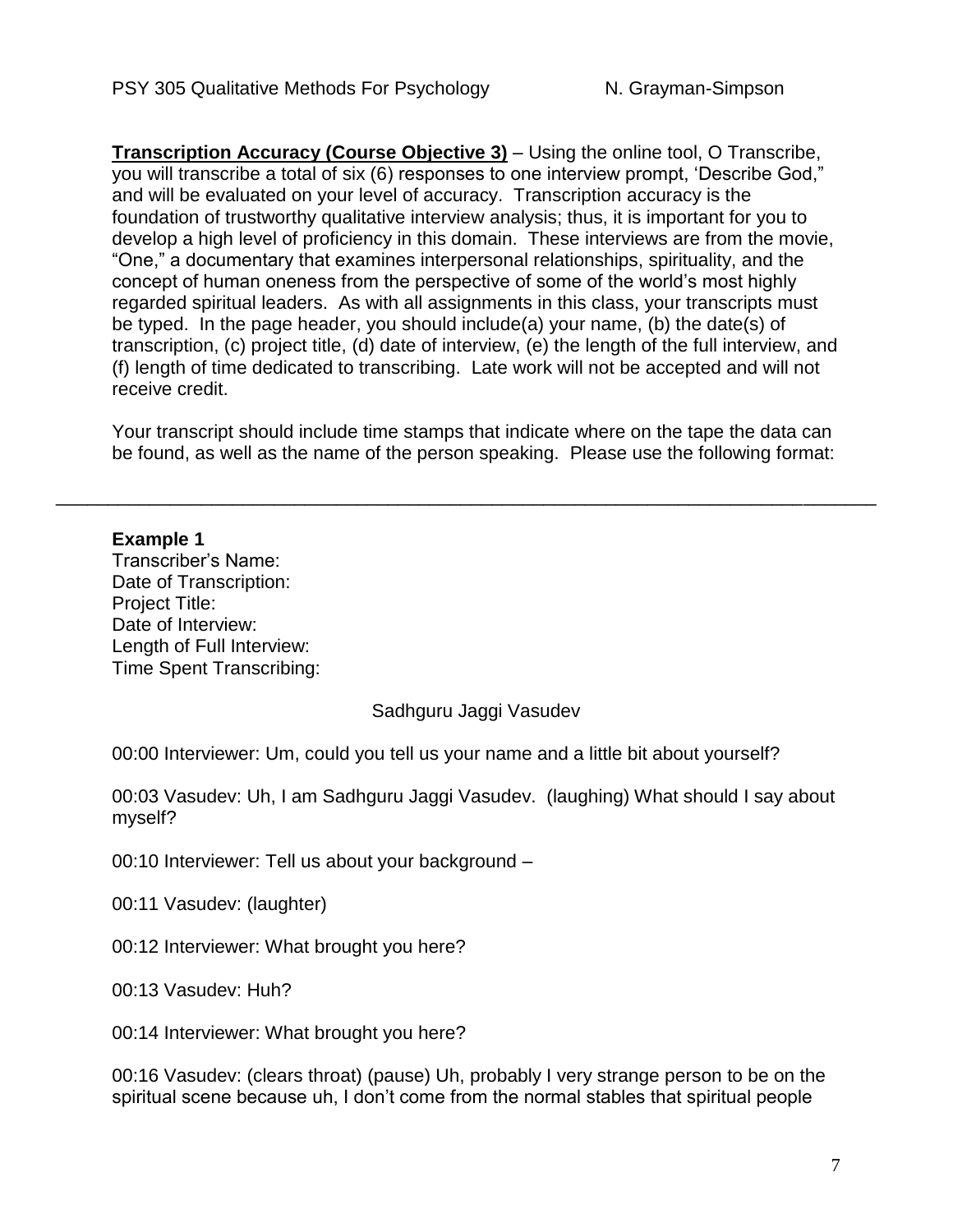come from. From scriptures, from scholarship. (pause) I'm spiritually absolutely uneducated. The only thing that I know is myself. From the very root of me, to the ultimate me, that's all I know. I don't know any scriptures. I have no scholarship (slight laughter). But, all I know is myself, and I see that's more than enough (slight laughter).

#### **Example 2**

Transcriber's Name: Date of Transcription: Project Title: Date of Interview: Length of Full Interview: Time Spent Transcribing:

#### Brother Wayne Teasdale

00:00 Interviewer: Alright, could you a, tell us your name, and tell us a little about yourself, and your background

00:04 Bro. Teasdale: Uh, I'm Wayne Teasdale, and I am a Roman Catholic lay monk. Uh…meaning I don't - I'm not in a community. I'm a hermit. And, I was initiated in India as a Christian Sanyassa, which is the Indian notion of the monk, but as a Catholic…via, Bede Griffiths, who was an English Benedictine monk. (note: hard to understand this, but having some background knowledge of this religious tradition helped with transcription.)(note: had to look up word, "Sanyassa" and Bede Griffiths online to ensure correct transcription and proper spelling.)

Be sure to indicate meaningful audible communication in your transcript, such as laughter, long pauses, sighs, stuttering, voice cracking, etc. using the format given in the example above. In addition, it is your responsibility to conduct research, when necessary, in order to improve transcription accuracy, and to make a note of this. Proper nouns (e.g., The Pentagon) should be properly capitalized. Adherence to these types of details is important to qualitative research rigor and trustworthiness.

\_\_\_\_\_\_\_\_\_\_\_\_\_\_\_\_\_\_\_\_\_\_\_\_\_\_\_\_\_\_\_\_\_\_\_\_\_\_\_\_\_\_\_\_\_\_\_\_\_\_\_\_\_\_\_\_\_\_\_\_\_\_\_\_\_\_\_\_\_\_

**Proper Application of Analytic Procedure (Course Objective 4 and 5)** – You will learn Interpretative Phenomenological Analysis. This approach will involve coding, first and second level thematic analysis, negative case analysis, and peer debriefing, a technique designed to bolster trustworthiness in the analytic process and its outcomes. Your grade will be based on the degree to which you are able to implement these analytic techniques following guidelines set forth in class. Late work will not be accepted and will not receive credit.

**Quality of Journal Reflections (Course Objective 2)** – Qualitative research is at its foundation, a reflexive analytic process. "Thick," in-depth reflections throughout the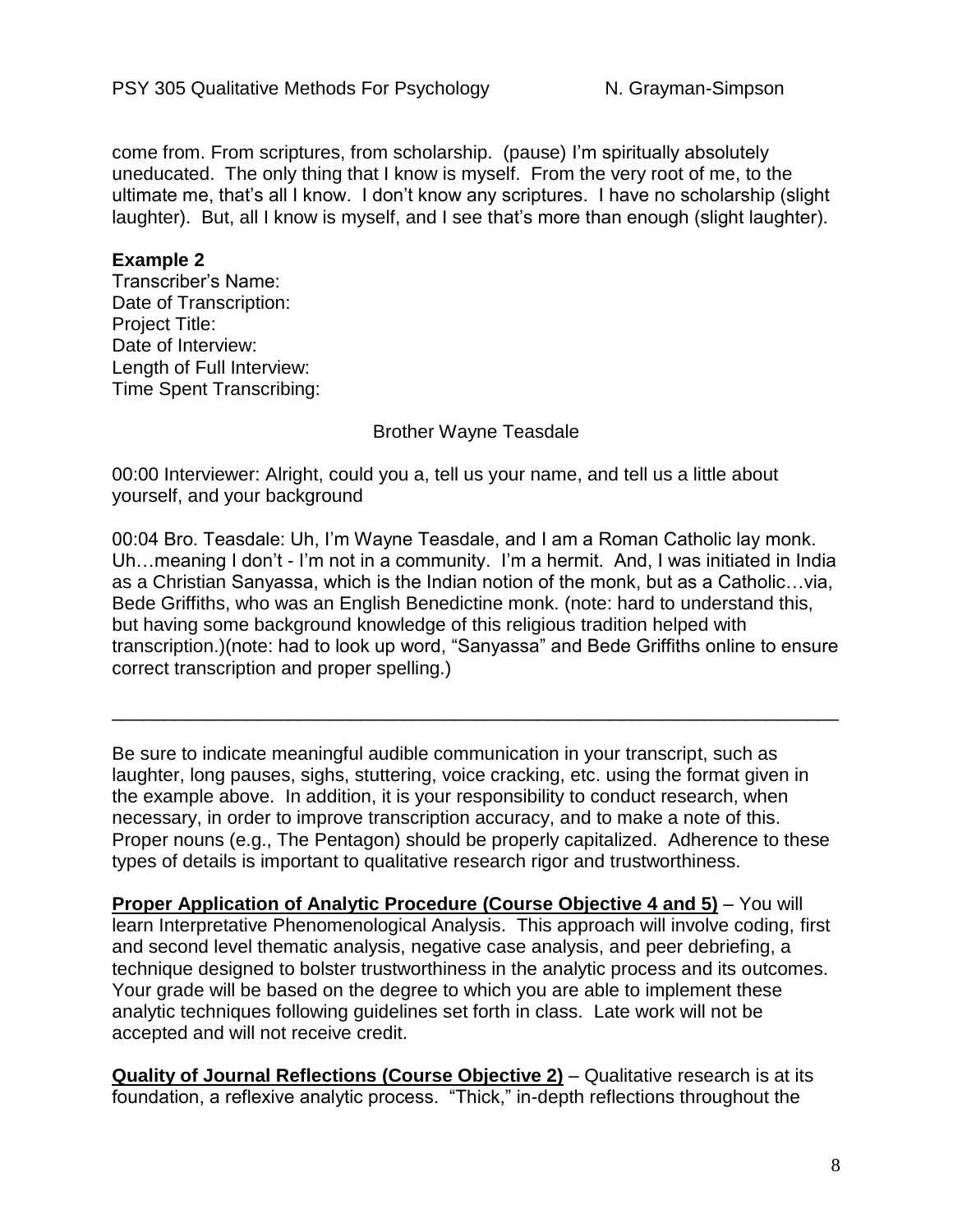entire process of research design, implementation, and analysis, contribute to the overall study trustworthiness. Consequently, the degree to which your reflections embody thoughtful introspection will be evaluated as part of your overall grade. Late work will not be accepted and will not receive credit.

**Results Write-Up (Course Objective 1 and 6)** – You will write up the story of the data using and citing relevant psychological literature. Your grade will be based on the degree to which you are able to tell a cogent story with appropriate integration of supporting narrative excerpts, as well as the extent to which you are able to adhere to psychological writing stylistic guidelines set forth in the APA Manual.

**Research Proposal (Course Objective 1 and 6)** – You will also complete a proposal for an original qualitative psychological study. This research proposal should reflect your personal psychological interests, passions, and curiosities within the bounds of ethical standards outlined by the APA. While you will not actually execute this original study in this course, this proposal will prepare you for the next step in the research process (e.g., submission to Goucher College IRB for approval, and actual data collection). If you wish to continue to pursue the research that you work on in this class, you may consider doing so in Self-Directed Project in Psychology (PSY 488), and/or Senior Thesis (PSY 450). Of course, PSY 488 is set up as a space where you can pursue a wide range of personal psychological passions, not just research projects. In an effort to give you an appreciation for the work and process involved in designing an original study, and in order to make the process manageable, the final proposal assignment has been broken down into component parts. Your completion of each component will be evaluated. Late work will not be accepted and will not receive any credit.

#### **Proposal Component Credits and Their Meaning**

#### **What do the credit points awarded for my work on the proposal sections mean?**

- 1 = Work was completed on time, and the content of the work was *good*.
- .75 = Work was completed on time, and the content of the work was *satisfactory*.
- .50 = Work was completed on time, but the content of the work was *less than satisfactory*.
- .25 = Work was completed on time, but the content of the work was *poor*.
- 0 = Work was *not completed on time*.

The very best work that you can do during this stage of the process is *good* work.

The production of very good and excellent work only becomes possible with the generation of multiple drafts of a complete proposal. **Remember, this is a process.**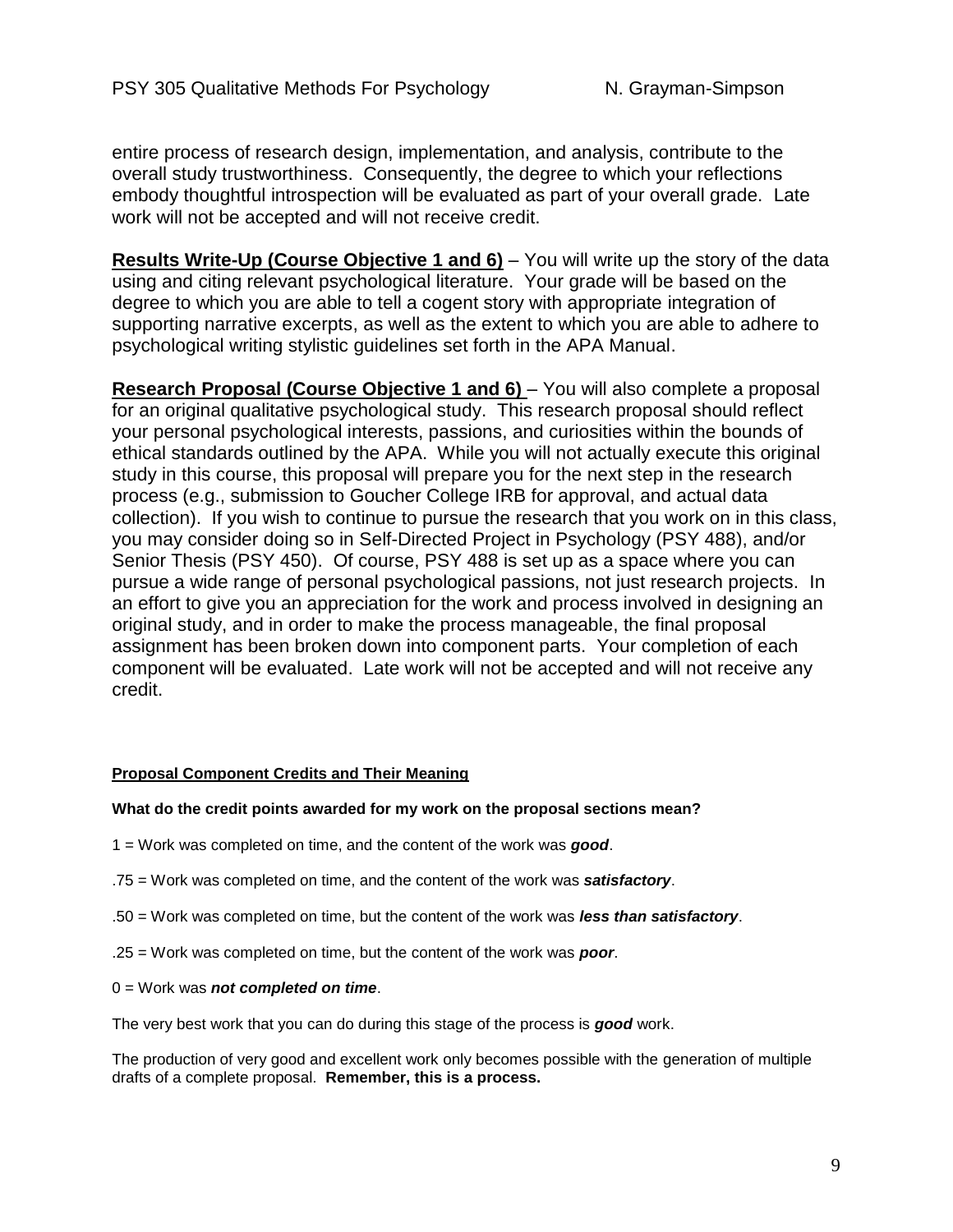#### **What do all of these points mean in terms of my final grade?**

You can earn up to 10 points toward your final grade with your work on the proposal sections. The very best work that you can do on these sections is *good* work. Consequently, if you always produced good work on your proposal sections, you would earn the full 10 pts. Points will be granted accordingly.

**Grading Philosophy** – In my courses, points are earned. Everyone starts with a zero and earns their own grade based on demonstrated mastery of the material. You do not start with a 100 and lose points based on incompetence. Think of me as your academic trainer  $\odot$ 

#### **Grading Metric**

| 93-95/96-100 (A)<br>$89 - 92$ (A-) | <b>Exemplary/Most Exceptional</b><br><b>Excellent</b> | $66 - 68$ (D+)<br>$63 - 65$ (D) | <b>Unsatisfactory</b><br>Poor |
|------------------------------------|-------------------------------------------------------|---------------------------------|-------------------------------|
| $86 - 88$ (B+)                     | <b>Very Good</b>                                      | $60 - 62$ (D-)                  | <b>Borderline Fail</b>        |
| $83 - 85$ (B)                      | Good                                                  | (F)<br>$59$                     | Fail                          |
| $79 - 82$ (B-)                     | <b>Fair-Good</b>                                      |                                 |                               |
| $76 - 78$ (C+)                     | Fair                                                  |                                 |                               |
| $73 - 75$ (C)                      | <b>Satisfactory</b>                                   |                                 |                               |
| $69 - 72$ (C-)                     | <b>Marginally Satisfactory</b>                        |                                 |                               |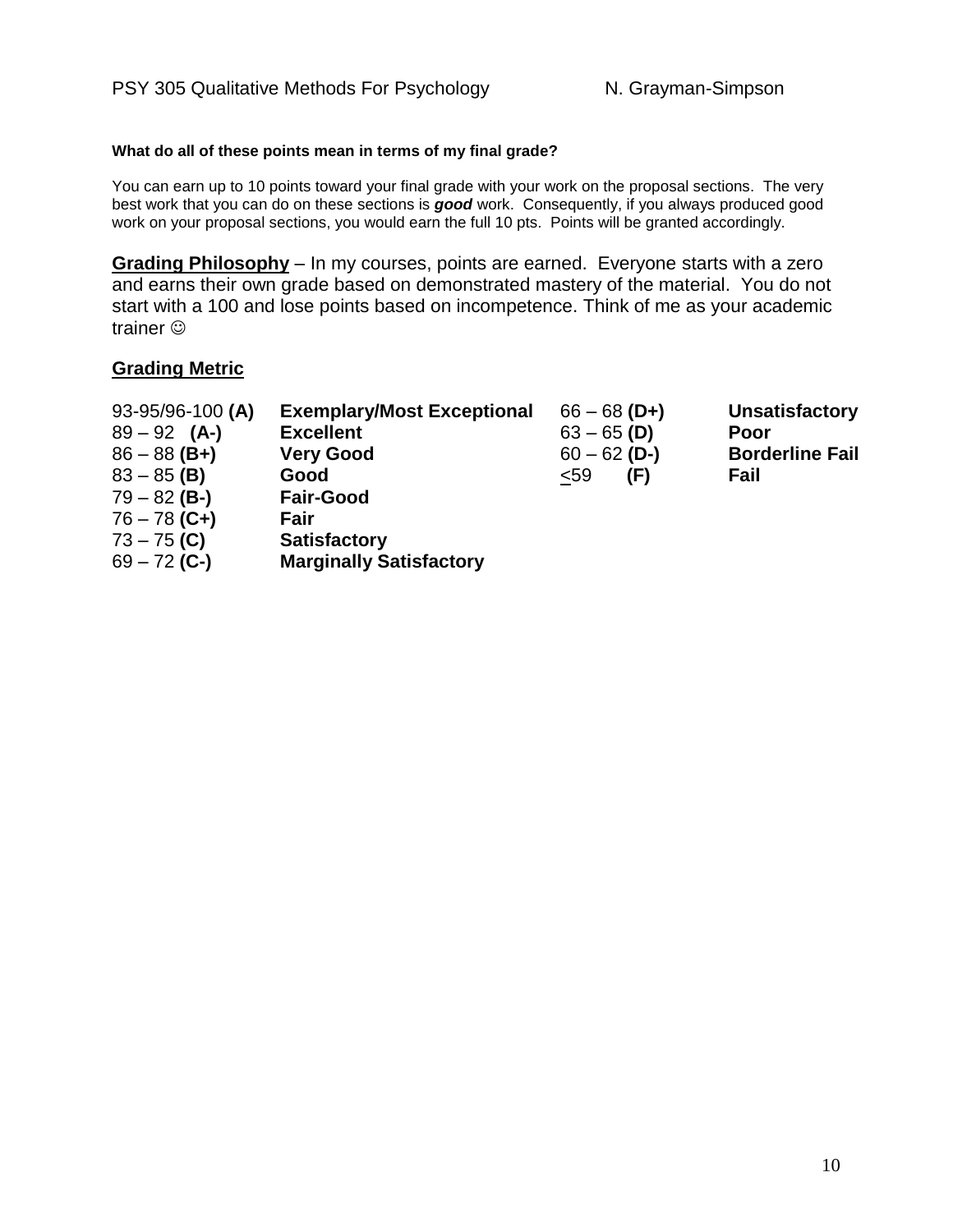# **Class Participation Self-Evaluation**

| <b>Evaluation Criteria</b>                                                                                                     | Y/N | <b>Justifying Comments</b><br>(Remember, insufficient iustification = $0$ ) |
|--------------------------------------------------------------------------------------------------------------------------------|-----|-----------------------------------------------------------------------------|
| 1. Did you complete all readings and<br>homework on time as assigned in the<br>syllabus?                                       |     |                                                                             |
| 2. Did you actively participate during<br>class discussions?                                                                   |     |                                                                             |
| 3. Were you a positive, respectful, and<br>constructive member of this class?                                                  |     |                                                                             |
| 4. If you were struggling academically,<br>did you meet with the professor in a<br>timely manner to discuss your<br>struggles? |     |                                                                             |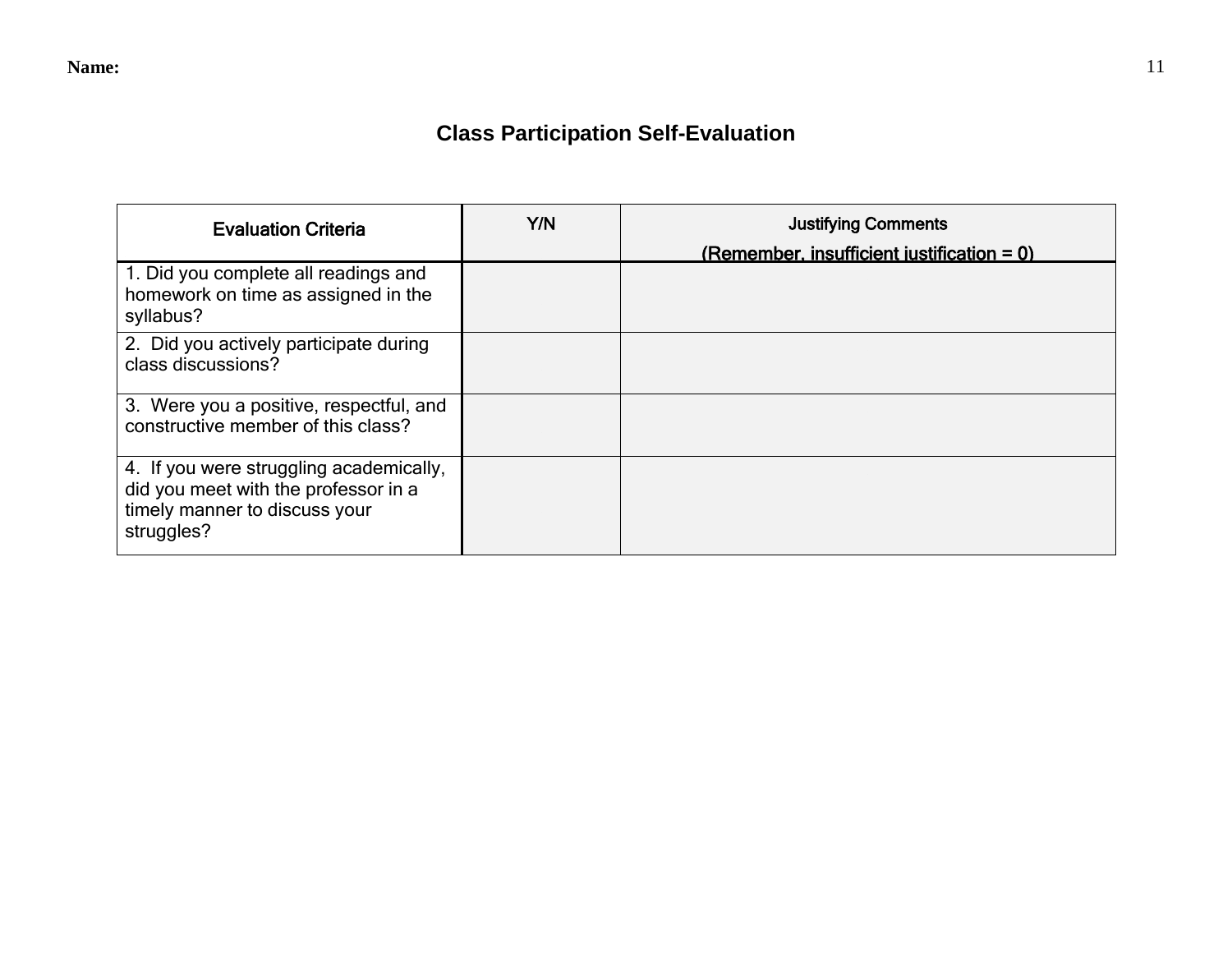**Name:** 12

| Week                 | Tuesday                                                                                                                                                                                                                                                                                                                                                                                                                                                                                                                                                                                                                                                                        | Thursday                                                                                                                                                                                                                                                                                                           | Friday                                                                                                                                                                                                                                                                                                 |
|----------------------|--------------------------------------------------------------------------------------------------------------------------------------------------------------------------------------------------------------------------------------------------------------------------------------------------------------------------------------------------------------------------------------------------------------------------------------------------------------------------------------------------------------------------------------------------------------------------------------------------------------------------------------------------------------------------------|--------------------------------------------------------------------------------------------------------------------------------------------------------------------------------------------------------------------------------------------------------------------------------------------------------------------|--------------------------------------------------------------------------------------------------------------------------------------------------------------------------------------------------------------------------------------------------------------------------------------------------------|
| $1$ (Jan.23-27)      | <b>Class Agenda</b>                                                                                                                                                                                                                                                                                                                                                                                                                                                                                                                                                                                                                                                            | <b>Class Agenda</b>                                                                                                                                                                                                                                                                                                | <b>HW: Due Tuesday</b>                                                                                                                                                                                                                                                                                 |
|                      | 1. "What Learning How To Think<br><b>Really Means" Reading and</b><br><b>Discussion</b><br>2. Course Overview<br>3. Turn In NIH Certificates<br><b>4. Research Interest Sentence</b><br><b>Completion Exercise</b><br><b>5. Review Biographies of Interviewees</b><br>6. Transcription Symbols p. 302<br>"Transcribing as Rigor"<br>7. Begin Transcribing Teasdale and<br>Chopra "One" Interview responses to<br>"Describe God"<br><b>HW Due Thursday:</b><br><b>Read: "Transcription Quality as an</b><br><b>Aspect of Academic Rigor in</b><br><b>Qualitative Research"</b><br><b>Complete Transcription of Teasdale &amp;</b><br><b>Chopra responses. Upload to Dedoose</b> | 1. Reminder: Reading questions for<br>IPA articles due Mon.<br>2. Begin Transcribing Lewellyn<br>Vaugh Lee & Robert Thurman<br>"One" Interview responses to<br>"Describe God"<br><b>HW: Due Friday</b> - Complete<br><b>Transcription of Lee &amp; Thurman</b><br>responses. Upload to Dedoose &<br><b>Journal</b> | Complete<br><b>Transcription of</b><br>Vasudev & Hahn<br>responses to<br>"Describe God"<br><b>Upload to Dedoose</b><br><b>Read: "Reflection</b><br>on the<br>Development of<br>Interpretative<br>Phenomenological<br>Analysis"<br>"Interpretative<br>Phenomenological<br>Analysis" &<br><b>Journal</b> |
|                      | & Journal                                                                                                                                                                                                                                                                                                                                                                                                                                                                                                                                                                                                                                                                      |                                                                                                                                                                                                                                                                                                                    |                                                                                                                                                                                                                                                                                                        |
| 2 (Jan.30-Feb.Feb 3) | <b>Class Agenda</b>                                                                                                                                                                                                                                                                                                                                                                                                                                                                                                                                                                                                                                                            | <b>Class Agenda</b>                                                                                                                                                                                                                                                                                                |                                                                                                                                                                                                                                                                                                        |
|                      | 1. Level 1 Analysis Overview                                                                                                                                                                                                                                                                                                                                                                                                                                                                                                                                                                                                                                                   | 1. Group Process                                                                                                                                                                                                                                                                                                   |                                                                                                                                                                                                                                                                                                        |
|                      | 2. Coding Excerpts Overview                                                                                                                                                                                                                                                                                                                                                                                                                                                                                                                                                                                                                                                    | 2. Ambiguity Tolerance Assessment                                                                                                                                                                                                                                                                                  |                                                                                                                                                                                                                                                                                                        |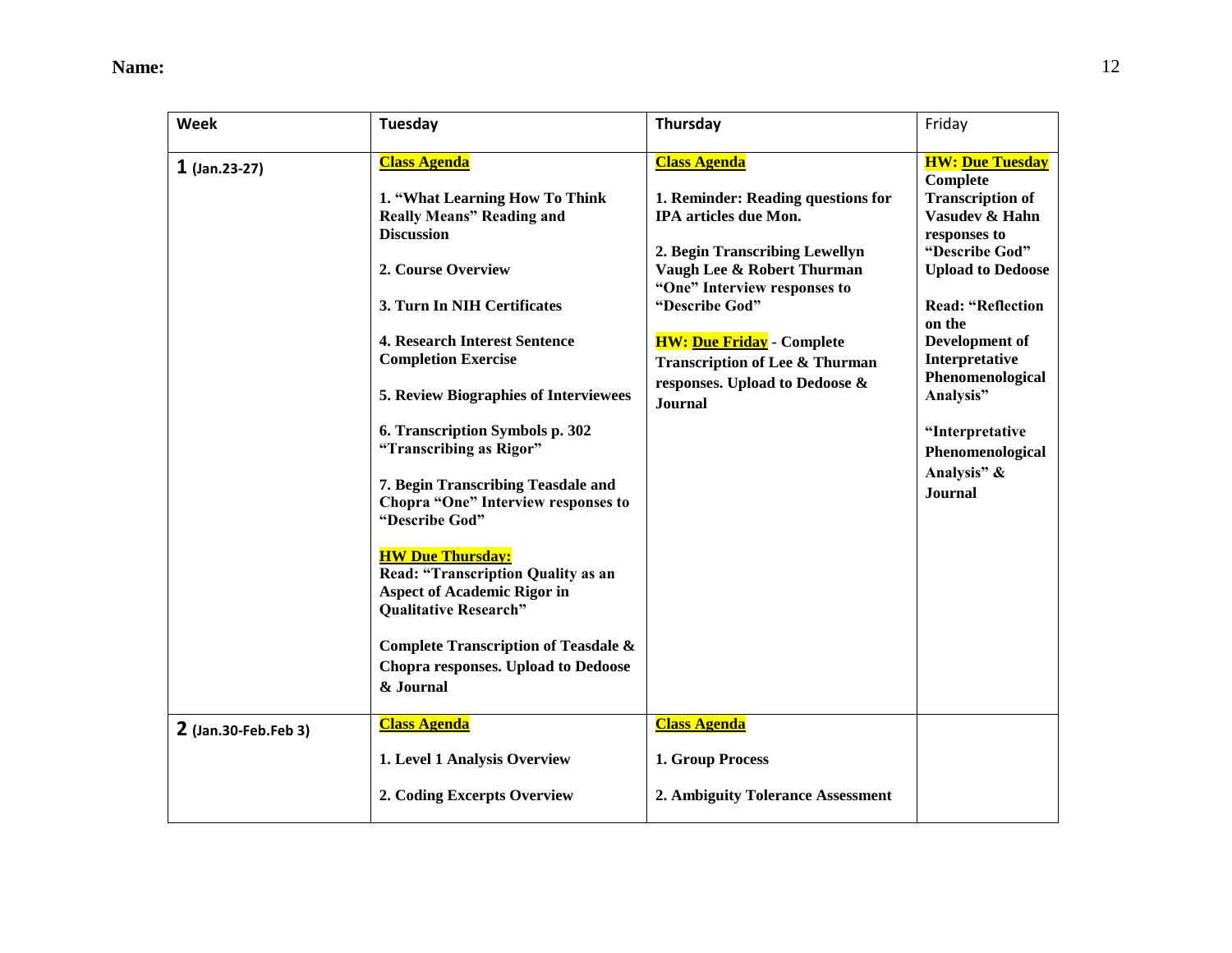|              | 3. Begin Level 1 Analysis                 | 3. Level 2 Analysis Overview                                     |  |
|--------------|-------------------------------------------|------------------------------------------------------------------|--|
|              |                                           |                                                                  |  |
|              | <b>HW Due Thursday:</b>                   | 4. Searching the Academic                                        |  |
|              |                                           | <b>Psychological Literature for</b>                              |  |
|              | Read: "I Don't Like Ambiguity"            | <b>Qualitative Studies on Descriptions of</b>                    |  |
|              | Complete Level 1 Analysis & Journal       | God Overview - Jim Huff, Library                                 |  |
|              |                                           |                                                                  |  |
|              |                                           | 5. Summary Table of Findings from 5<br><b>Articles Overview</b>  |  |
|              |                                           |                                                                  |  |
|              |                                           | 6. Begin Search for 5 Qualitative                                |  |
|              |                                           | <b>Research Articles Related to Topic of</b>                     |  |
|              |                                           | Descriptions of God, Review, and                                 |  |
|              |                                           | <b>Summary Table</b>                                             |  |
|              |                                           |                                                                  |  |
|              |                                           | <b>HW Due Tuesday:</b>                                           |  |
|              |                                           | <b>Complete Level 2 Analysis</b>                                 |  |
|              |                                           | <b>Work on Summary Table of Findings</b>                         |  |
|              |                                           | from 5 Articles & Journal                                        |  |
| 3 (Feb.6-10) | <b>Class Agenda</b>                       | <b>Class Agenda</b>                                              |  |
|              |                                           |                                                                  |  |
|              | 1. Group Process                          | 1. Group Process                                                 |  |
|              |                                           |                                                                  |  |
|              | 2. Methodology Section of Results         | 2. Comparing Your Findings to                                    |  |
|              | <b>Write-Up Overview</b>                  | <b>Existing Findings: Similarities and</b><br><b>Differences</b> |  |
|              | 3. Work on Methodology Section of         |                                                                  |  |
|              | <b>Results Write-Up</b>                   | 3. Part I Results Write-Up – Creating                            |  |
|              |                                           | an APA Style Qualitative Table                                   |  |
|              | <b>HW Due Thursday:</b>                   | Overview                                                         |  |
|              | <b>Complete Summary Table of Findings</b> |                                                                  |  |
|              | from 5 Articles & Journal                 | <b>4. Findings Section of Qualitative</b>                        |  |
|              |                                           | <b>Results Write-Up Overview</b>                                 |  |
|              | <b>Complete Methodology Section of</b>    |                                                                  |  |
|              | <b>Results Write-Up</b>                   | 5. Begin Part I Results Write-Up                                 |  |
|              |                                           | <b>HW Due Tuesday:</b>                                           |  |
|              |                                           | <b>Complete Part I Results Write-Up</b>                          |  |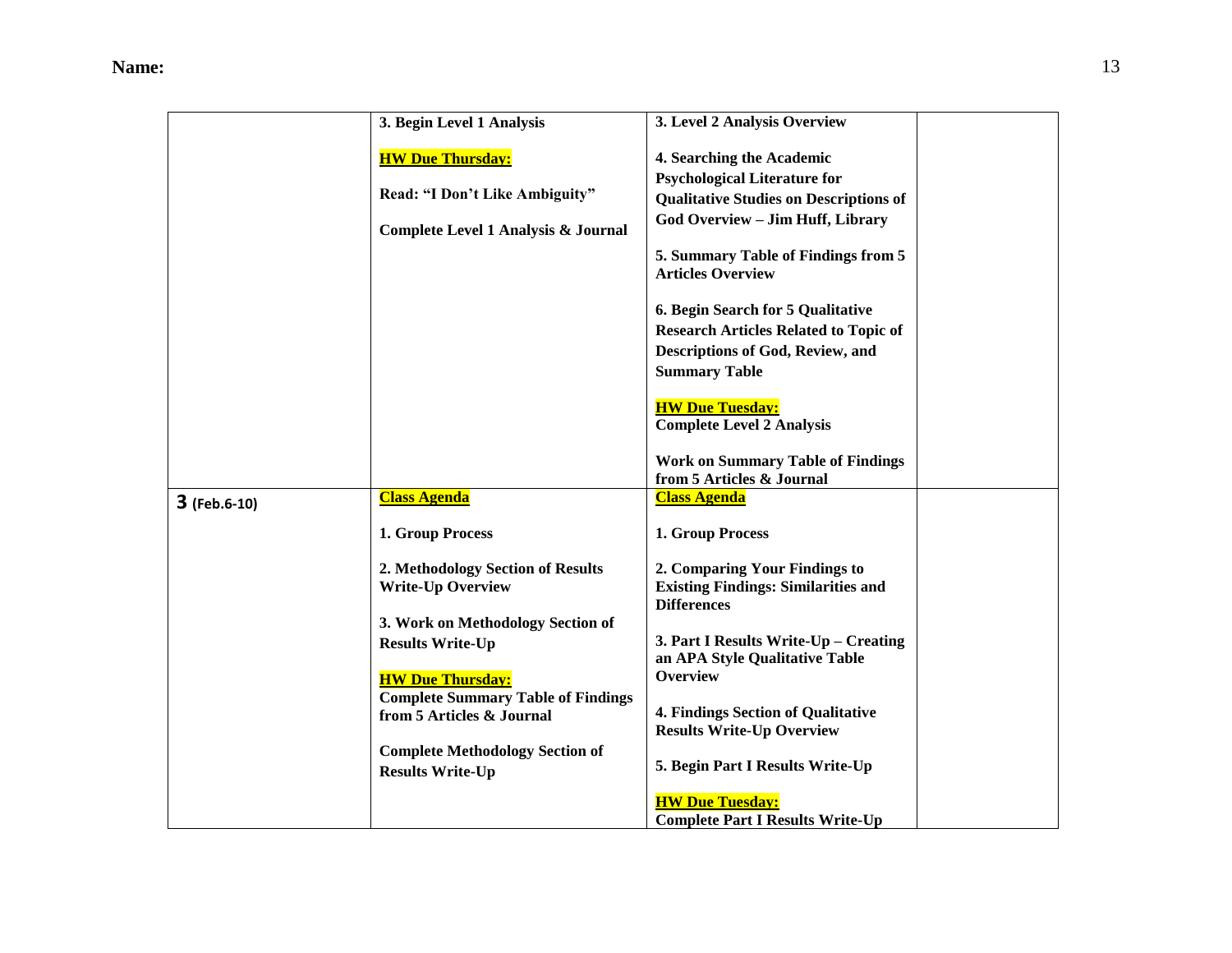| 4 (Feb.13-17)      | <b>External Psychology Program Review</b><br><b>No Class</b>                                                                                                                                                                                                                                                                                                                                                                                                        | <b>Class Agenda</b><br>1. Part II Results Write-Up - Drawing<br><b>Psychological Philosophical</b><br><b>Conclusions Based on Your Findings</b><br><b>Overview</b><br>2. APA Style Formatting Checklist<br><b>Review</b> |  |
|--------------------|---------------------------------------------------------------------------------------------------------------------------------------------------------------------------------------------------------------------------------------------------------------------------------------------------------------------------------------------------------------------------------------------------------------------------------------------------------------------|--------------------------------------------------------------------------------------------------------------------------------------------------------------------------------------------------------------------------|--|
|                    |                                                                                                                                                                                                                                                                                                                                                                                                                                                                     | 3. Begin Work on Part II Results<br>Write-Up<br><b>HW Due Tuesday:</b><br><b>Complete Draft of Results Write-Up</b><br>& Journal                                                                                         |  |
| 5 (Feb.20-24)      | <b>Class Agenda</b><br>1. Draft of Results Write-Up Due &<br><b>Group Process</b><br><b>HW Due Thursday:</b><br><b>Read: "Qualitative Research in</b><br><b>Counseling Psychology: Conceptual</b><br>Foundation"<br><b>Read: "Ethical Perspectives on</b><br><b>Qualitative Research in Applied</b><br>Psychology"<br><b>Read: "Evolving Guidelines for</b><br><b>Publications of Qualitative Research</b><br>in Psychology and Related Fields" &<br><b>Journal</b> | <b>Class Agenda</b><br>1. 1 <sup>st</sup> Half – Group Process $\&$<br><b>Selecting a Research Topic</b><br>2. 2 <sup>nd</sup> Half - One-On-One Results<br><b>Write-Up Draft Meetings</b>                               |  |
| $6$ (Feb.27-Mar.3) | <b>Class Agenda</b><br>1. $1st$ Half – Methodological Choices –<br><b>Qualitative Survey and Qualitative</b><br><b>Observation Exercises: Still Life</b>                                                                                                                                                                                                                                                                                                            | <b>Class Agenda</b><br>1. Final Results Write-Up Due &<br><b>Group Process</b><br>2. Methodological Choices -                                                                                                            |  |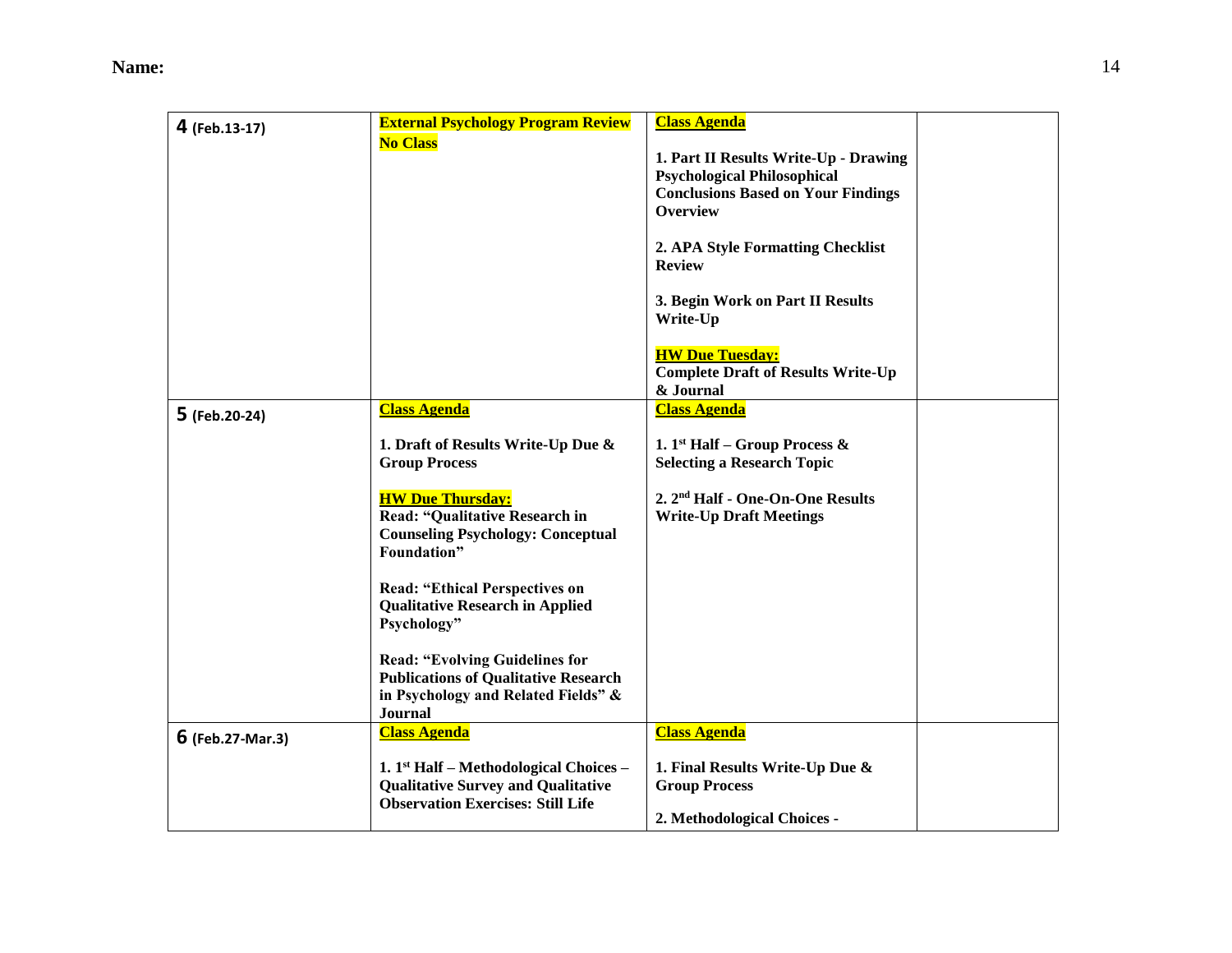|                | 2. 2 <sup>nd</sup> Half - One-On-One Results | <b>Qualitative Observation Exercises:</b>    |  |
|----------------|----------------------------------------------|----------------------------------------------|--|
|                | <b>Write-Up Draft Meetings</b>               | <b>Drawing to Become a Better</b>            |  |
|                |                                              | <b>Observer, Naturalistic Observation</b>    |  |
|                | <b>HW Due Thursday:</b>                      |                                              |  |
|                | Complete Final Results Write-Up &            | <b>HW Due Tuesday:</b>                       |  |
|                | <b>Journal</b>                               | <b>Read Sample Postpositivistic</b>          |  |
|                |                                              | <b>Qualitative Research Articles:</b>        |  |
|                |                                              |                                              |  |
|                |                                              | "We Who Are Dark"                            |  |
|                |                                              | "Religion and Spirituality Among             |  |
|                |                                              | African American Women" &                    |  |
|                |                                              | <b>Journal</b>                               |  |
| $7$ (Mar.6-10) | <b>Class Agenda</b>                          | <b>Class Agenda</b>                          |  |
|                |                                              |                                              |  |
|                | 1. Methodological Choices -                  | 1. $1st$ Half – Methodological Choices –     |  |
|                | <b>Read: Unstructured Interviews</b>         | <b>Read: Semi-Structured Interviews:</b>     |  |
|                |                                              | <b>Guidance For Novice Researchers</b>       |  |
|                | 2. Qualitative Interview Practice I-         |                                              |  |
|                | <b>Unstructured Interview</b>                | 2. Qualitative Interview Practice II         |  |
|                |                                              | <b>Semi-Structured Interview</b>             |  |
|                | <b>HW Due Thursday:</b>                      |                                              |  |
|                | <b>Read Sample Interpretative</b>            | 3. 2 <sup>nd</sup> Half - One-On-One Midterm |  |
|                | <b>Qualitative Research Articles:</b>        | <b>Learning Progress Meetings</b>            |  |
|                |                                              |                                              |  |
|                | "Qualitative Evaluation of a Mentor          | <b>HW Due Tuesday:</b>                       |  |
|                | Program"                                     | <b>Read Sample Critical Qualitative</b>      |  |
|                |                                              | <b>Research Articles:</b>                    |  |
|                | "People Don't Understand                     |                                              |  |
|                | Schizophrenia"                               | "Africana Women's Ways of                    |  |
|                |                                              | Coping"                                      |  |
|                |                                              | "Street Love" & Journal                      |  |
|                |                                              |                                              |  |
|                |                                              | <b>Search and Review Qualitative</b>         |  |
|                |                                              | <b>Research Literature On Your Topic</b>     |  |
|                |                                              | & Journal                                    |  |
|                |                                              |                                              |  |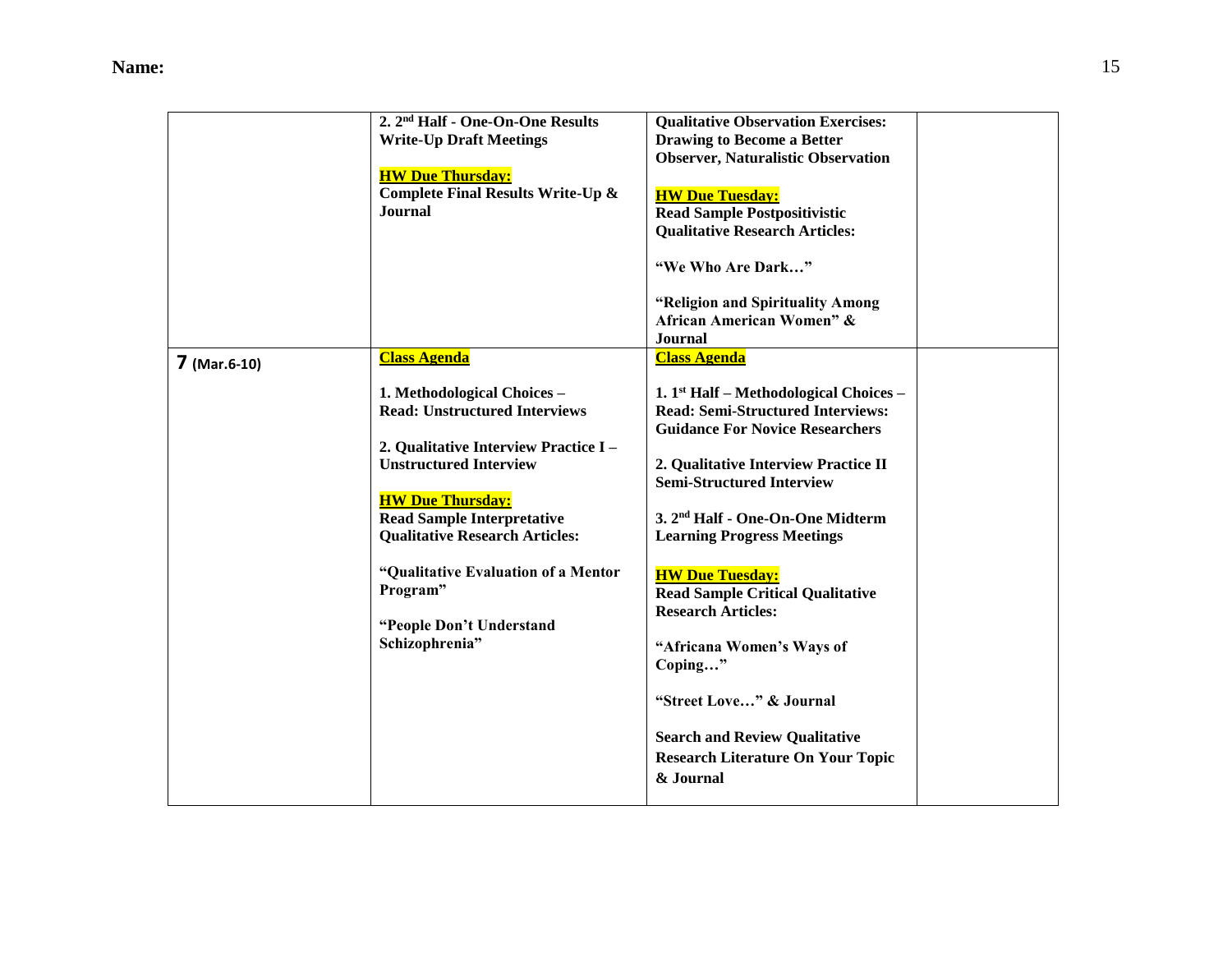**Name:** 16

| 8 (Mar.13-17)    | <b>SPRING BREAK</b>                                                                         | <b>SPRING BREAK</b>                                                              |  |
|------------------|---------------------------------------------------------------------------------------------|----------------------------------------------------------------------------------|--|
|                  | <b>Class Agenda</b>                                                                         | <b>Class Agenda</b>                                                              |  |
| $9$ (Mar. 20-24) |                                                                                             |                                                                                  |  |
|                  | 1. 1 <sup>st</sup> Half – Group Process $\&$<br><b>Overview of Part I of Introduction -</b> | 1. Part I of Introduction - Personal<br><b>Interest Due</b>                      |  |
|                  | <b>Personal Interest</b>                                                                    |                                                                                  |  |
|                  |                                                                                             | 2. Part II Introduction - Review of                                              |  |
|                  | 2. 2 <sup>nd</sup> Half One-On-One Midterm<br><b>Learning Progress Meetings Cont.</b>       | <b>Literature and Study Significance</b><br><b>Overview</b>                      |  |
|                  |                                                                                             |                                                                                  |  |
|                  | <b>HW Due Thursday:</b><br><b>Complete Personal Interest Statement</b>                      | 3. Workshop                                                                      |  |
|                  |                                                                                             | <b>HW Due Tuesday:</b>                                                           |  |
|                  | <b>Search and Review Qualitative</b><br>Research Literature On Your Topic &                 | <b>Complete Draft Part II Introduction</b><br>- Review of Literature and Study   |  |
|                  | <b>Journal</b>                                                                              | <b>Significance</b>                                                              |  |
|                  | <b>Complete Search and Collection of</b>                                                    | Read: "The Pond You Fish In" &                                                   |  |
|                  | <b>Literature for</b>                                                                       | <b>Journal</b>                                                                   |  |
|                  | <b>Review &amp; Journal</b>                                                                 |                                                                                  |  |
|                  | <b>Class Agenda</b>                                                                         | <b>Class Agenda</b>                                                              |  |
| $10$ (Mar.27-31) |                                                                                             |                                                                                  |  |
|                  | 1. Draft Part I of Introduction -<br><b>Personal Interest Feedback</b>                      | 1. Part II of Introduction Review of<br><b>Literature and Study Significance</b> |  |
|                  |                                                                                             | Feedback                                                                         |  |
|                  | 2. Part II of Introduction - Review of                                                      |                                                                                  |  |
|                  | <b>Literature and Study Significance Due</b><br>& Group Process                             | 2. Draft of Methodology Part I -<br><b>Participants Due &amp; Group Process</b>  |  |
|                  |                                                                                             |                                                                                  |  |
|                  | 3. Methodology Part I – Participants<br>& Ethics Overview                                   | 3. Methodology Part II and III -<br><b>Methods and Analysis Plan and</b>         |  |
|                  |                                                                                             | <b>Ethics Overview</b>                                                           |  |
|                  | 4. Workshop                                                                                 | 4. Workshop                                                                      |  |
|                  | <b>HW Due Thursday:</b>                                                                     |                                                                                  |  |
|                  | Complete Part I of Methodology -<br><b>Draft of Participants</b>                            | <b>HW Due Tuesday:</b><br><b>Read: "Quality and Trustworthiness</b>              |  |
|                  |                                                                                             |                                                                                  |  |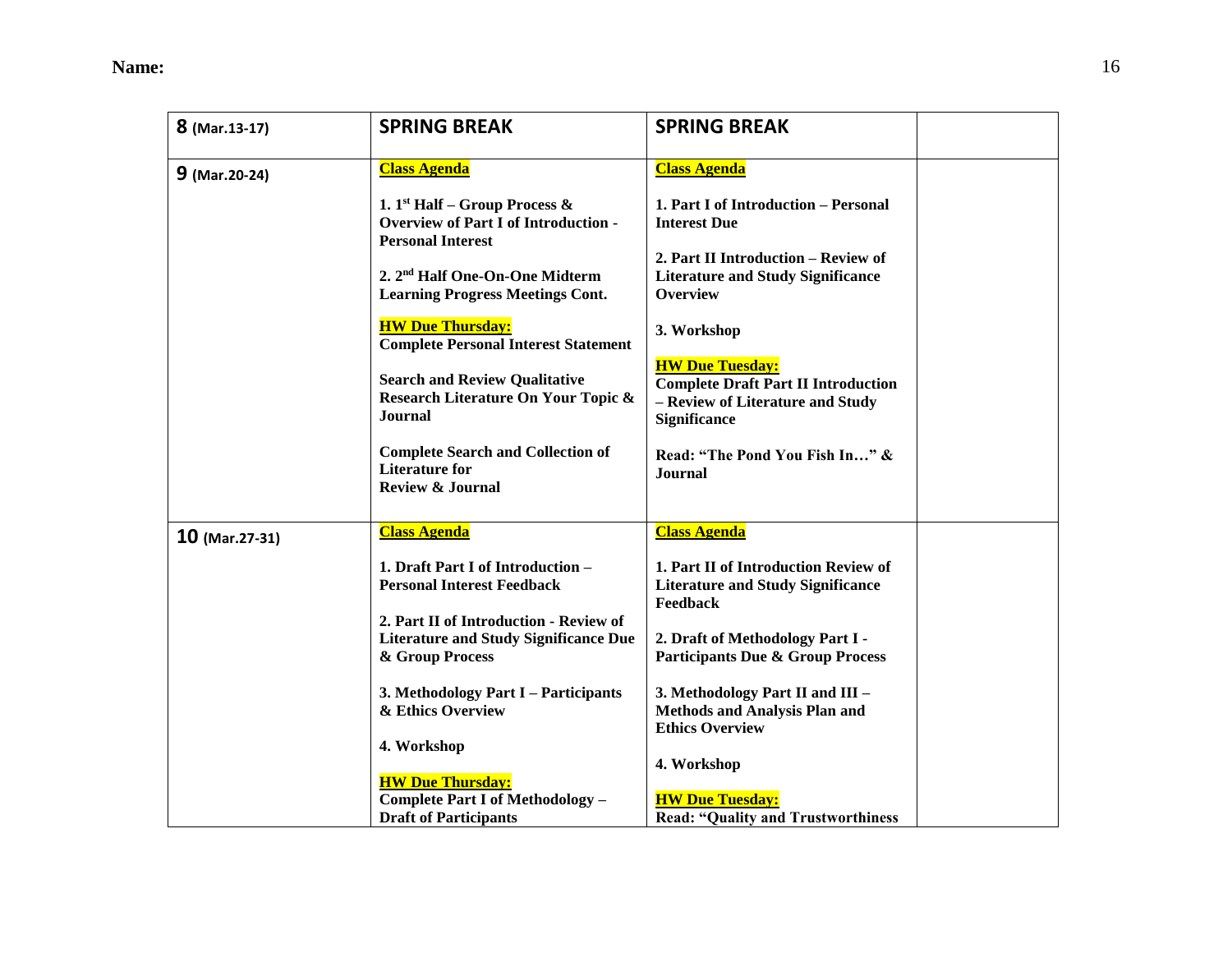|                |                                                                                    | in Qualitative Research"                                                          |  |
|----------------|------------------------------------------------------------------------------------|-----------------------------------------------------------------------------------|--|
|                |                                                                                    | Complete Draft of Methods Part II &<br><b>III &amp; Journal</b>                   |  |
|                |                                                                                    |                                                                                   |  |
| $11$ (Apr.3-7) | <b>Class Agenda</b>                                                                | <b>Class Agenda</b>                                                               |  |
|                | 1. Participants Section Feedback                                                   | 1. Methodology Part II & III<br>Paradigm, Methods, and Analysis                   |  |
|                | 2. Draft of Methodology Part II & III<br>of Methodology - Paradigm, Methods,       | <b>Plan Feedback</b>                                                              |  |
|                | and Analysis Plan Due & Group                                                      | 2. Draft of Feasibility and Data                                                  |  |
|                | <b>Process</b>                                                                     | <b>Sharing Plan Due &amp; Group Process</b>                                       |  |
|                | 3. Feasibility and Data Sharing<br><b>Overview</b>                                 | 3. Consent Form Overview                                                          |  |
|                |                                                                                    | 4. Workshop                                                                       |  |
|                | 4. Workshop - SI Available                                                         | <b>HW Due Tuesday:</b>                                                            |  |
|                | <b>HW Due Thursday:</b><br><b>Read "Planning Time and Resources"</b>               | <b>Complete Draft of Consent Form &amp;</b><br><b>Journal</b>                     |  |
|                | <b>Complete Draft of Feasibility and Data</b><br><b>Sharing Plan &amp; Journal</b> |                                                                                   |  |
| 12 (Apr.10-14) | <b>Class Agenda</b>                                                                | <b>Class Agenda</b>                                                               |  |
|                | 1. Feasibility and Data Sharing Plan<br>Feedback                                   | 1. Consent Form Feedback                                                          |  |
|                |                                                                                    | 2. Work On Complete Proposal Draft                                                |  |
|                | 2. Draft of Consent Form Due &<br><b>Group Process</b>                             | <b>Revisions</b>                                                                  |  |
|                | 3. Final Proposal Organization                                                     | <b>HW Due Tuesday:</b><br><b>Read: "Effectively Communicating</b>                 |  |
|                | <b>Reminder</b>                                                                    | <b>Qualitative Research"</b>                                                      |  |
|                | 4. APA Style Checklist Reminder                                                    | <b>Complete Draft of Proposal,</b><br><b>Including Revised Consent Form &amp;</b> |  |
|                | 5. Workshop                                                                        | <b>Completed IRB Application &amp; Final</b>                                      |  |